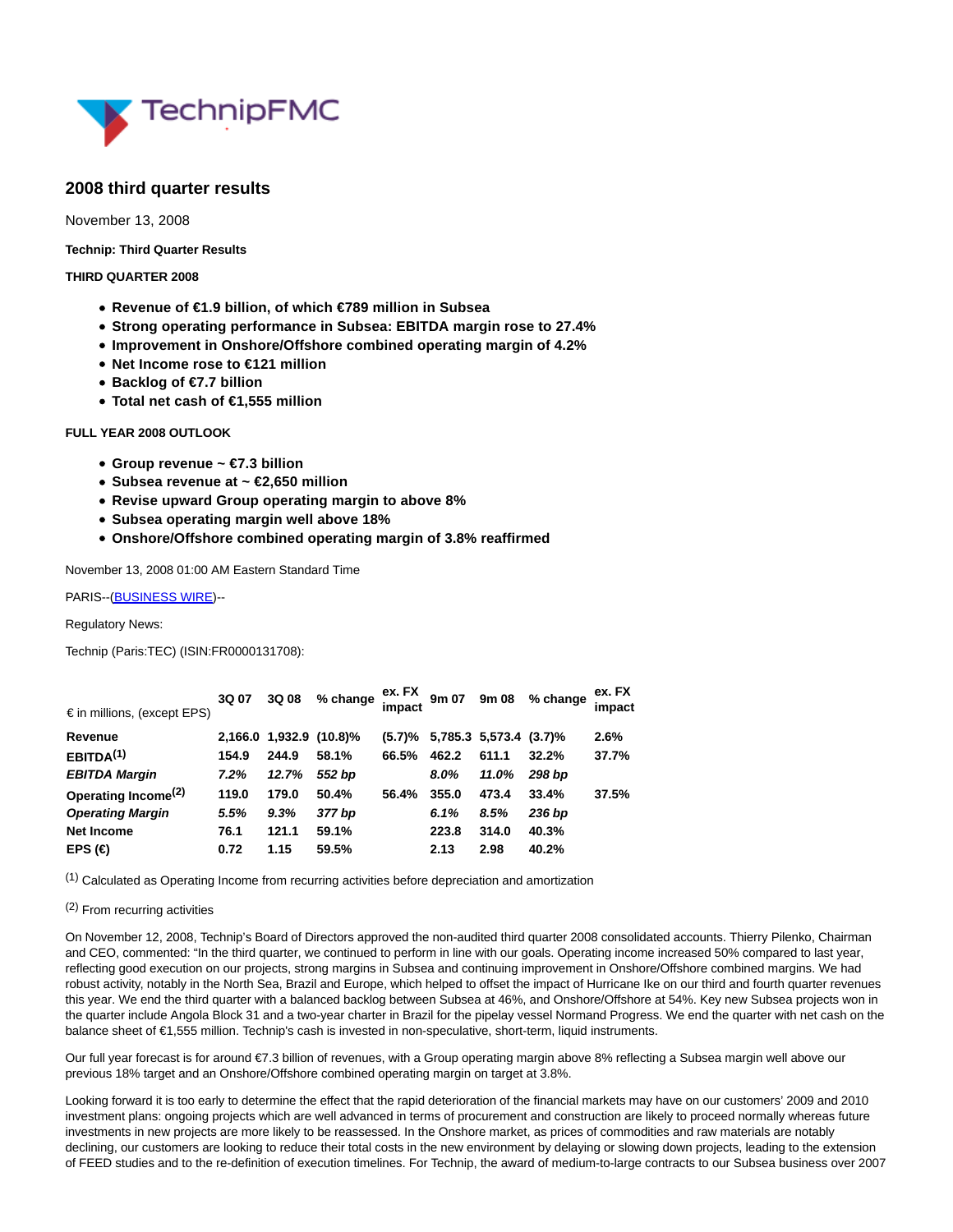- 2008 gives us good visibility into 2010. In Onshore and Offshore, we are continuing to focus on margin protection and enhancement actions as evidenced in our third quarter numbers.

Longer-term, the fundamentals of the E&C industry remain robust: the rapid depletion of existing reservoirs will require continuous and significant investments, particularly upstream. Technip has first class technology, project management skills and a strong balance sheet. These attributes make us a solid partner for our customers."

# **I. THIRD QUARTER 2008**

# **1. Operational Highlights**

The **Subsea** business segment project execution remains very good. Main events were:

- High vessel utilization rate of 86% during the third quarter 2008,
- Hurricane Ike in the Gulf of Mexico pushed work into the fourth quarter 2008 and 2009. Full year 2008 revenue was impacted by roughly €14 million,
- Strong activity in North Sea as expected,
- Flexible pipe production units continue to work at full capacity,
- Catch-up on the Agbami field project offshore Nigeria. Main installation is nearing completion,
- Engineering for Pazflor, Angola is progressing well and procurement is ongoing.

The **Offshore** business segment has several projects nearing completion:

- Perdido SPAR hull was handed over to Shell on August 8<sup>th</sup>,
- Akpo FPSO has arrived on site in Nigeria,
- P-51 was christened by President Lula of Brazil for Petrobras; P-56 execution on going,
- Diversification of the Pori yard in Finland continues.

On the Tahiti Spar project, Technip and Chevron have satisfactorily resolved their contractual differences related to the shackles replacement. The replacement of mooring shackles on the other Spar project has been completed. No material financial impact for Technip.

The large projects are ongoing in the **Onshore** business segment:

- Discussions on QatarGas III & IV are ongoing. QatarGas II first train, number 4, utilities were handed over to the client in August and the inlet facilities in September,
- LNG Project in Yemen is inline with plan,
- Ethylene plant in Shuaiba, Kuwait has been delivered to the client,
- Several units have been turned over to the client on Saudi Arabian Khursaniyah project. Completion is expected in first half 2009. No material financial impact from delays,
- Saudi Yansab project will be Ready for Start-up in the first quarter 2009,
- Dung Quat refinery in Vietnam is progressing according to plan,
- CNRL Horizon project in Canada:
- Hydrogen plant field operations completed and awaiting final acceptance

- Primary heavy oil upgrader has been turned over to the client,

- In Poland the Gdansk refinery for Grupa Lotos is progressing well,
- Delivery and installation of OAG modules continues on Das Island, United Arab Emirates and are advancing according to schedule,
- Biodiesel plant for Neste Oil in Rotterdam and Singapore are progressing well.

# **2. Order intake and Backlog**

During the third quarter 2008, Technip's **order intake** was €1,551.7 million compared to €1,930.3 million during the third quarter 2007. This is in addition to the €1,592.3 million booked during the first quarter 2008 and €1,407.6 million during the second quarter 2008. Subsea enjoyed a strong order intake in particular with the signature of the two first call-off contracts signed under the frame agreements with BP for the development of Block 31 offshore Angola and a two-year charter in Brazil for the pipelay vessel Normand Progress. Many small and medium-sized Onshore projects were awarded, whilst no major EPC lumpsum contracts were awarded during the quarter in either Onshore or Offshore. Listed in annex II (d) are the main contracts that came into force during the third quarter 2008 along with their approximate value (Technip's share) if publicly disclosed. The breakdown of the order intake by business segment for the third quarter is as follows:

#### **3Q 2007 3Q 2008**

Subsea(1) 38.7% 53.7% Offshore 5.5% 5.9% Onshore 55.8% 40.4%

At the end of the third quarter 2008 Group **backlog** amounted to €7,717.0 million, compared to €9,411.3 million at the end of the third quarter 2007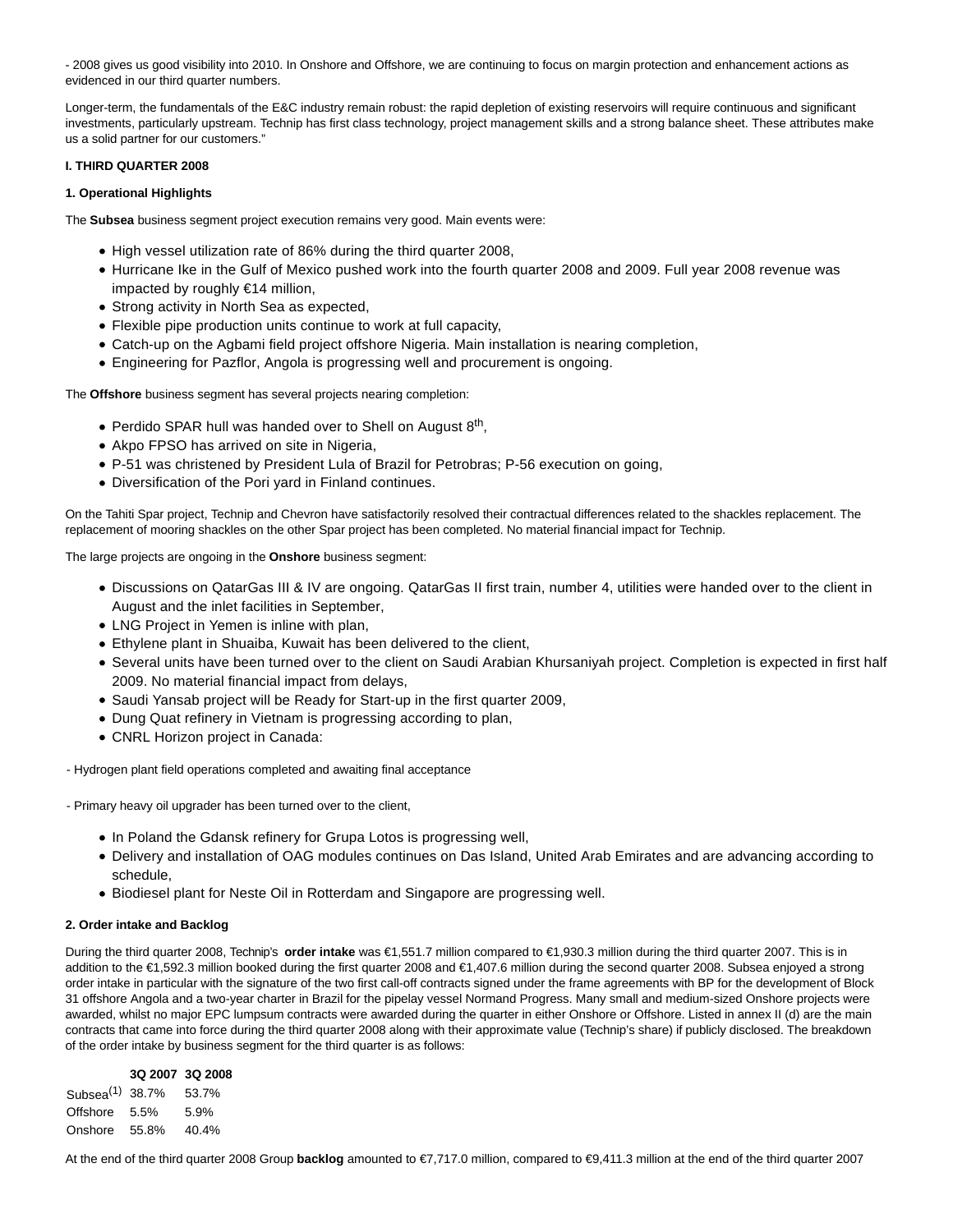and €8,053.2 million at the end of the second quarter 2008. The backlog breakdown by business segment is as follows:

#### **Sept. 30, 2007 Sept. 30, 2008**

| Subsea $(1)$ 28.0% | 46.2%   |
|--------------------|---------|
| Offshore 5.5%      | $5.4\%$ |
| Onshore 66.5%      | 48.4%   |

(1) Concerning long term frame agreement for offshore inspection repair and maintenance, Technip books in its backlog the estimated expected value of these activities for the current year only.

# **3. Capex**

Technip's capex for the third quarter 2008 amounted to €108.1 million (cash impact) compared to €76.3 million for the same quarter 2007, in line with the full year expectation of roughly €400 million.

### **II. THIRD QUARTER 2008 FINANCIAL RESULTS**

#### **1. Revenue**

Third quarter 2008 Group **revenue** was €1,932.9 million, a 10.8% decrease year-on-year. At constant currency, excluding exchange rate translation impacts, revenue decreased 5.7% compared to last year. This negative foreign exchange impact of €110.3 million on Group revenue was primarily due to the 10% depreciation of the US dollar and associated currencies relative to the Euro compared to last year.

- **Subsea** revenue was €789.3 million, up 21.8% compared to €648.2 million for the same period last year. Activity was high on projects in the North Sea and in Brazil as well as Africa with the Agbami project nearing completion. Other major contributing projects were Gimboa in Angola and Kupe in New Zealand, which are both almost completed.
- **Offshore** revenue was €155.4 million, down 3.5% compared to the same period last year, with a good contribution from the Akpo FPSO in Nigeria and P-56 in Brazil.
- **Onshore** revenue was €988.3 million, down 27.2% compared to €1,356.9 million for the same period last year. Main contributors were the Khursaniyah project in Saudi Arabia, the three LNG projects in Qatar, the three large ethylene steamcracker projects in Qatar, Kuwait and Saudi Arabia as well as the Dung Quat refinery in Vietnam.

# **2. Operating Income from Recurring Activities**

Third quarter 2008 Group **operating income from recurring activities** was €179.0 million, up 50.4% compared to €119.0 million in the third quarter 2007. Excluding foreign exchange translation impact, operating income year-over-year was up 56.4%. Operating margin from recurring activities continues to improve at 9.3% compared to 5.5% for the same quarter a year ago.

- **Subsea** operating income from recurring activities was €161.2 million during the third quarter 2008, up 45.6% compared to the same period a year ago. EBITDA margin was strong at 27.4% versus 21.6% for the same quarter last year. Operating margin from recurring activities reached 20.4%, compared to 17.1% during the third quarter 2007, thanks to good project execution and successful closeout of certain projects, offset by an accelerated depreciation of assets now scheduled for refit as part of the capex program.
- **Offshore** operating income from recurring activities was flat at €8.5 million, compared to €8.6 million during the third quarter 2007. The associated margin was 5.5% during the third quarter 2008 with a good contribution from the Perdido Spar project compared to 5.3% a year ago.
- **Onshore** operating income from recurring activities during the third quarter 2008 was €39.3 million, compared to €4.6 million a year ago, which included a €50 million charge for a petrochemical project in Saudi Arabia. The margin was 4.0% during the third quarter 2008 compared to 0.3% a year ago.

The combined operating margin for Onshore/Offshore was 4.2%.

Financial income on projects accounted as revenue amounted to €20.4 million during the third quarter 2008 (third quarter 2007: €23.0 million), of which €14.1 million for Onshore (third quarter 2007: €16.9 million).

# **3. Income from Sale of Activities**

There was no income from the sale of activities in the third quarter 2008. During the third quarter 2007, income from the disposal of activities amounted to €6.3 million.

# **4. Operating Income**

Accordingly third quarter 2008 Group operating income amounted to €179.0 million, up 42.9% compared to €125.3 million recorded a year ago. Corporate operating income was a loss of €30 million compared to a loss of €4.9 million a year ago. The decision to choose a new Enterprise Resource Planning (ERP) system requiring less customization and lower maintenance costs resulted in a €20 million non-cash charge against prior investments.

# **5. Results**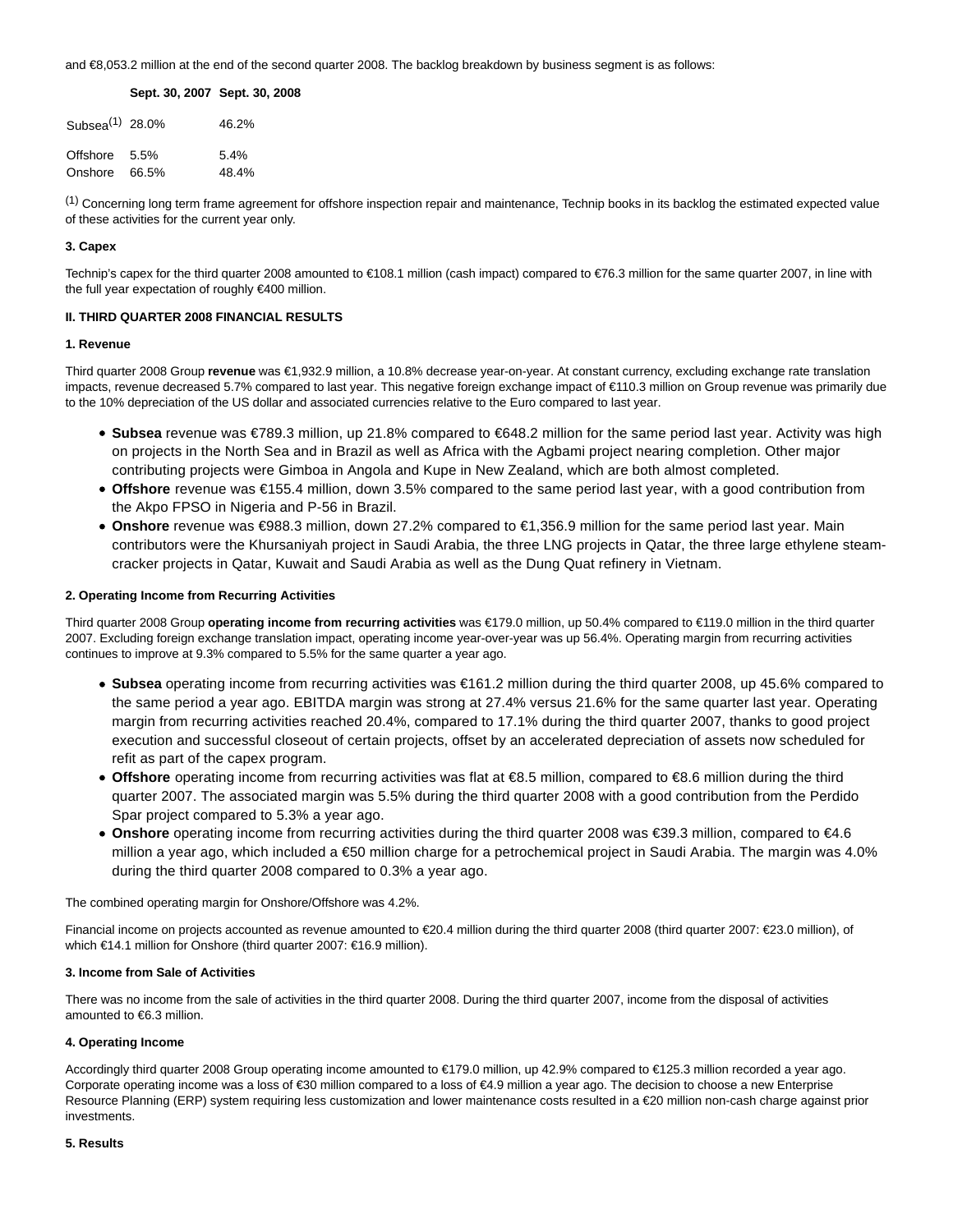**Net financial charges** for the quarter were €1.5 million including a €1.7 million positive impact of foreign currency exchange rate variations.

**Income tax** was €55.8 million. The effective tax rate in the quarter was 31.4% compared to 29.2% one year ago reflecting inter alia higher profit in higher effective tax rate areas.

**Net income** was up 59.1% at €121.1 million, compared to €76.1 million during the third quarter 2007.

**Diluted EPS** was €1.15 in the third quarter 2008, an increase of 59.5%, compared to €0.72 one year ago.

Average number of shares during the period on a diluted basis is calculated as per IFRS. For the third quarter 2008 this number of shares stood at 105,515,406 versus 105,749,881 shares for the third quarter 2007.

#### **6. Cash and Balance Sheet**

At the end of September 2008, the Group's **net cash** position increased to €1,554.9 million compared to €1,465.9 million as of June 30, 2008.

During the first nine months of 2008, cash generated from operations amounted to €451.6 million a 68% increase compared to the same period a year ago. Working capital declined by €208.0 million in line with the progress of the main projects. Capital expenditures for the first nine months of 2008 amounted to €255.9 million compared to €142.1 million for the same period a year ago.

Cash generated from operations increased 184.6% during third quarter 2008 to €182.7 million and during the same period, working capital declined by €35.7 million inline with the progress of the main projects. Capital expenditure amounted to €108.1 million.

**Shareholders' equity,** excluding minority interests, as of September 30, 2008 was €2,341.6 million compared to €2,178.4 million as of December 31, 2007.

#### **7. 2008 Full Year Outlook**

**Revenue**

- **Subsea** revenue at around €2,650 million
- **Onshore**/**Offshore** combined revenue of around €4,650 million consistent with backlog scheduling,
- **Group** revenue of around €7,300 million

#### **Operating margin**

- **Subsea**: well above 18.0%
- **Onshore**/**Offshore**: combined margin maintained at 3.8%
- Therefore **Group** operating margin revised upward to above 8%

**Net Cash situation:** At the upper end of the previously indicated range of €1.1 to 1.3 billion at year end 2008

The third quarter 2008 results information package includes this press release and the annexes that follow as well as a presentation published on the Group's web site: [www.technip.com](http://cts.businesswire.com/ct/CT?id=smartlink&url=http%3A%2F%2Fwww.technip.com&esheet=5830170&lan=en_US&anchor=www.technip.com&index=1)

#### **Cautionary note regarding forward-looking statements**

**This presentation contains both historical and forward-looking statements. These forward-looking statements are not based on historical facts, but rather reflect our current expectations concerning future results and events and generally may be identified by the use of forwardlooking words such**

**as "believe", "aim", "expect", "anticipate", "intend","foresee", "likely", "should", "planned", "may", "estimates", "potential" or other similar words. Similarly, statements that describe our objectives, plans or goals are or may be forward-looking statements. These forwardlooking statements involve known and unknown risks, uncertainties and other factors that may cause our actual results, performance or achievements to differ materially from the anticipated results, performance or achievements expressed or implied by these forward-looking statements. Risks that could cause actual results to differ materially from the results anticipated in the forward-looking statements include, among other things: our ability to successfully continue to originate and execute large services contracts, and construction and project risks generally; the level of production-related capital expenditure in the oil and gas industry as well as other industries; currency fluctuations; interest rate fluctuations; raw material (especially steel) as well as maritime freight price fluctuations; the timing of development of energy resources; armed conflict or political instability in the Arabian-Persian Gulf, Africa or other regions; the strength of competition; control of costs and expenses; the reduced availability of government-sponsored export financing; losses in one or more of our large contracts; U.S. legislation relating to investments in Iran or elsewhere where we seek to do business; changes in tax legislation, rules, regulation or enforcement; intensified price pressure by our competitors; severe weather conditions; our ability to successfully keep pace with technology changes; our ability to attract and retain qualified personnel; the evolution, interpretation and uniform application and enforcement of International Financial Reporting Standards (IFRS), according to which we prepare our financial statements as of January 1, 2005; political and social stability in developing countries; competition; supply chain bottlenecks; the ability of our subcontractors to attract skilled labor; the fact that our operations may cause the discharge of hazardous substances, leading to significant environmental remediation costs; our ability to manage and mitigate logistical challenges due to underdeveloped infrastructure in some countries where are performing projects.**

**Some of these risk factors are set forth and discussed in more detail in our Annual Report. Should one of these known or unknown risks materialize, or should our underlying assumptions prove incorrect, our future results could be adversely affected, causing these results to differ materially from those expressed in our forward-looking statements. These factors are not necessarily all of the important factors that could cause our actual results to differ materially from those expressed in any of our forward-looking statements. Other unknown or**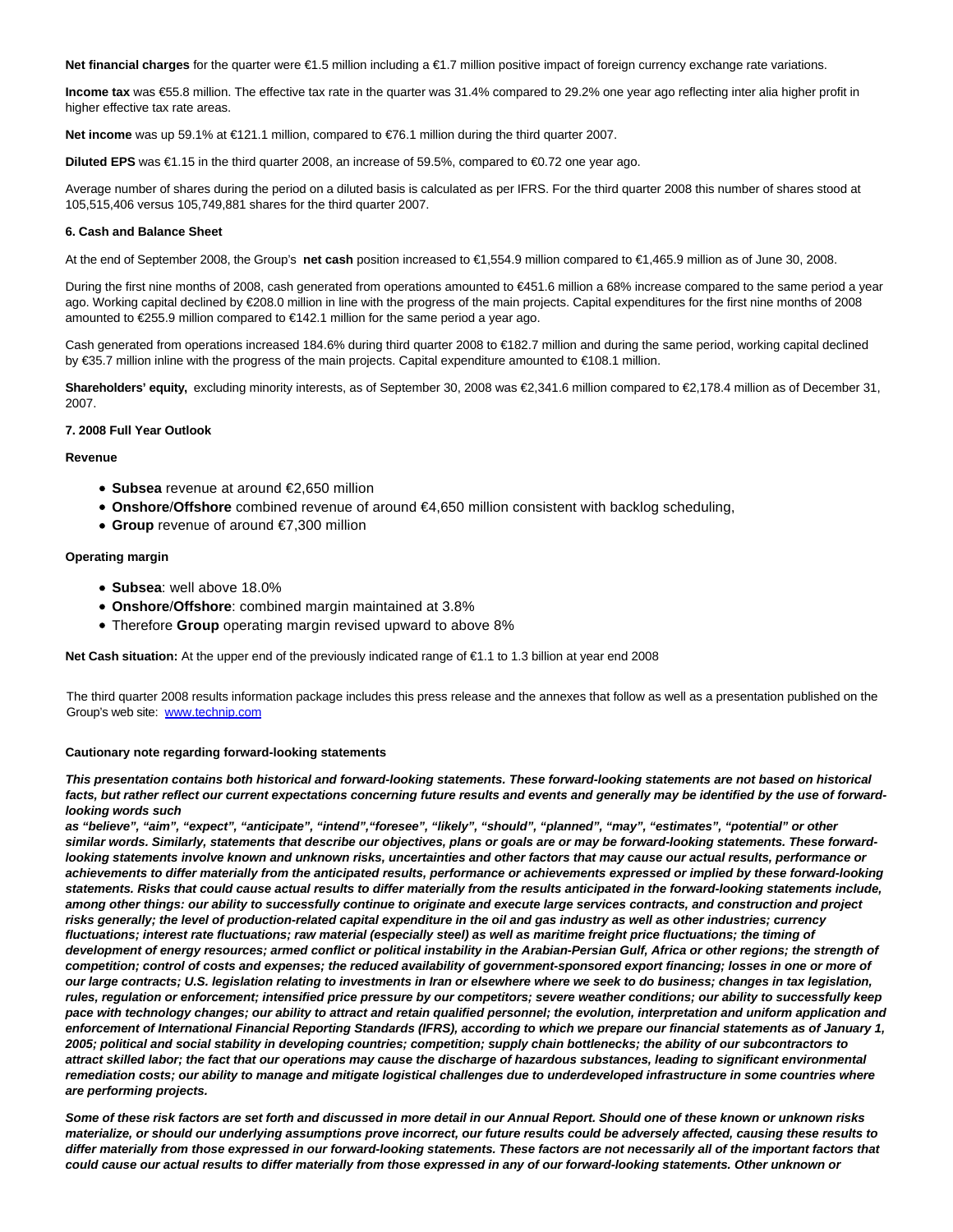**unpredictable factors also could have material adverse effects on our future results. The forward-looking statements included in this release are made only as of the date of this release. We cannot assure you that projected results or events will be achieved. We do not intend, and do not assume any obligation to update any industry information or forward looking information set forth in this release to reflect subsequent events or circumstances.**

**This presentation does not constitute an offer or invitation to purchase any securities of Technip in the United States or any other jurisdiction. Securities may not be offered or sold in the United States absent registration or an exemption from registration. The information contained in this presentation may not be relied upon in deciding whether or not to acquire Technip securities.**

**This presentation is being furnished to you solely for your information, and it may not be reproduced, redistributed or published, directly or indirectly, in whole or in part, to any other person. Non-compliance with these restrictions may result in the violation of legal restrictions of the United States or of other jurisdictions.**

Technip is a world leader in the fields of project management, engineering and construction for the oil & gas industry, offering a comprehensive portfolio of innovative solutions and technologies.

With 23,000 employees around the world, integrated capabilities and proven expertise in underwater infrastructures (Subsea), offshore facilities (Offshore) and large processing units and plants on land (Onshore), Technip is a key contributor to the development of sustainable solutions for the energy challenges of the 21st century.

Present in 46 countries, Technip has operating centers and industrial assets (manufacturing plants, spoolbases, construction yard) on five continents, and operates its own fleet of specialized vessels for pipeline installation and subsea construction.

The Technip share is listed on Euronext Paris exchange and over the counter (OTC) in the USA.

# **ANNEX I (a) CONSOLIDATED STATEMENT OF INCOME IFRS, Not Audited**

| $\epsilon$ in millions<br>(except EPS, E/ADS and number of shares) | <b>Third Quarter</b> |         | 9 months                                        |         |
|--------------------------------------------------------------------|----------------------|---------|-------------------------------------------------|---------|
|                                                                    | 2008                 | 2007    | 2008                                            | 2007    |
| Revenue                                                            | 1,932.9              | 2,166.0 | 5,573.4                                         | 5,785.3 |
| Gross Margin                                                       | 319.8                | 211.2   | 815.2                                           | 648.1   |
| Research & Development Expenses                                    | (11.5)               | (10.1)  | (31.0)                                          | (29.3)  |
| SG&A & Other Operating Expenses                                    | (129.3)              | (82.1)  | (310.8)                                         | (263.8) |
| Operating Income from Recurring activities 179.0                   |                      | 119.0   | 473.4                                           | 355.0   |
| Income from Sale of Activities                                     | 0.0                  | 6.3     | 0.0                                             | 20.7    |
| <b>Operating Income</b>                                            | 179.0                | 125.3   | 473.4                                           | 375.7   |
| Financial Income (Charges)                                         | (1.5)                | (19.4)  | (23.8)                                          | (53.5)  |
| Income of Equity Affiliates                                        | 1.5                  | 0.4     | 1.9                                             | 2.1     |
| <b>Profit Before Tax</b>                                           | 179.0                | 106.3   | 451.5                                           | 324.3   |
| Income Tax                                                         | (55.8)               | (29.1)  | (134.8)                                         | (88.5)  |
| Tax on Sale of Activities                                          | 0.0                  | (1.8)   | 0.0                                             | (9.0)   |
| Minority Interests                                                 | (2.1)                | 0.7     | (2.7)                                           | (3.0)   |
| <b>Net Income</b>                                                  | 121.1                | 76.1    | 314.0                                           | 223.8   |
| Number of shares on a diluted basis                                |                      |         | 105,515,406 105,749,881 105,333,591 105,219,474 |         |
| EPS ( $\in$ ) on a Diluted Basis <sup>(1)</sup>                    | 1.15                 | 0.72    | 2.98                                            | 2.13    |
| E/ADS (\$) on a Diluted Basis $(2)$                                | 1.62                 | 1.02    | 4.24                                            | 3.02    |

1) As per IFRS, the Earnings Per Share (diluted) is calculated by dividing profit or loss attributable to the Parent Company's Shareholders by the weighted average number of outstanding shares during the period, plus the effect of dilutive stock options and performance shares calculated according to the "Share Purchase Method" (IFRS 2), less treasury shares. In conformity with this method, anti dilutive stock options are ignored in calculating EPS. Dilutive options are taken into account if the subscription price of the stock options plus the future IFRS 2 charge (i.e. the sum of annual charge to be recorded until the end of the stock option plan) is lower than the share average market price during the period.

2) Earnings per American Depositary Share (E/ADS) are in U.S. dollars and, for all periods, are calculated based upon diluted EPS in euros converted into US dollars using the Federal Reserve Bank of New York noon buying rate (USD/EUR) of 1.4081 as of September 30, 2008.

**ANNEX I (b) CONSOLIDATED BALANCE SHEET IFRS**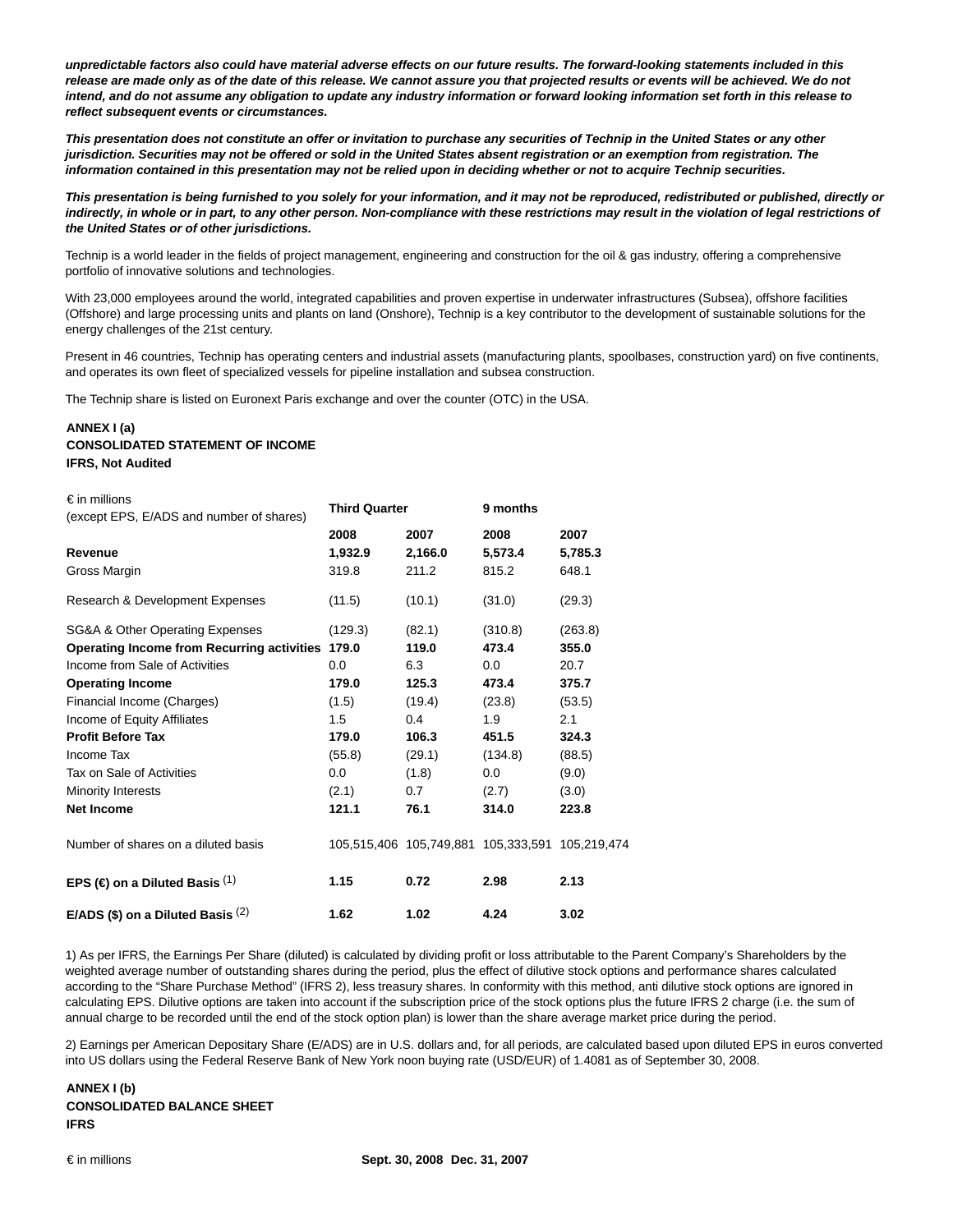|                                                               | (not audited) | (audited) |
|---------------------------------------------------------------|---------------|-----------|
| <b>Fixed Assets</b>                                           | 3,364.9       | 3,280.4   |
| <b>Deferred Taxes</b>                                         | 231.1         | 183.4     |
| <b>NON-CURRENT ASSETS</b>                                     | 3,596.0       | 3,463.8   |
| <b>Construction Contracts</b>                                 | 166.5         | 280.6     |
| Inventories, Trade Receivables and Others                     | 2,214.3       | 1,953.4   |
| Cash & Cash Equivalents                                       | 2,222.2       | 2,401.5   |
| <b>CURRENT ASSETS</b>                                         | 4,603.0       | 4,635.5   |
| <b>TOTAL ASSETS</b>                                           | 8,199.0       | 8,099.3   |
| Shareholders' Equity (Parent Company)                         | 2,341.6       | 2,178.4   |
| Minority Interests                                            | 17.8          | 18.4      |
| <b>SHAREHOLDERS' EQUITY</b>                                   | 2,359.4       | 2,196.8   |
| <b>Non-Current Debts</b>                                      | 652.2         | 653.3     |
| Non-Current Provisions                                        | 116.9         | 109.7     |
| Deferred Taxes and Other Non-Current Liabilities              | 167.2         | 174.2     |
| <b>NON-CURRENT LIABILITIES</b>                                | 936.3         | 937.2     |
| <b>Current Debts</b>                                          | 15.1          | 43.9      |
| <b>Current Provisions</b>                                     | 181.5         | 123.0     |
| <b>Construction Contracts</b>                                 | 1,365.4       | 1,860.2   |
| Accounts Payable & Others                                     | 3,341.3       | 2,938.2   |
| <b>CURRENT LIABILITIES</b>                                    | 4,903.3       | 4,965.3   |
| TOTAL SHAREHOLDERS' EQUITY & LIABILITIES                      | 8,199.0       | 8,099.3   |
| Changes in Shareholders' Equity (Parent Company), Not Audited |               |           |
| Shareholders' Equity as of December 31, 2007                  | 2,178.4       |           |
| 9 months 2008 Net Income                                      | 314.0         |           |
| Capital Increases                                             | 9.0           |           |
| IAS 32 and 39 Impacts                                         | (30.2)        |           |
| <b>Dividend Payment</b>                                       | (125.1)       |           |
| <b>Treasury Shares</b>                                        | 0.0           |           |

# **Shareholders' Equity as of September 30, 2008 2,341.6 ANNEX I (c)**

# **CONSOLIDATED STATEMENT OF CASH FLOWS**

Translation Adjustments and Others (4.5)

# **IFRS**

€ in millions **Nine Months 2008 2007** Net Income 314.0 223.8 Depreciation of Property, Plants & Equipment 137.7 107.2 Stock Option and Performance Share Charges 15.6 3.5 Long-Term Provisions (including Employee Benefits) 7.6 2012 1.5 1.5 Reduction of Goodwill Related to Realized Income Tax Loss Carry Forwards not previously Recognized 2.5 Deferred Income Tax (44.0) (50.0) Capital (Gain) Loss on Asset Sale 18.8 (20.9) (20.9) Minority Interests and Other 1.9 1.2 **Cash from Operations 451.6 268.8 Change in Working Capital (208.0) 406.6 Net Cash Provided by (Used in) Operating Activities 243.6 675.4**

**Not audited**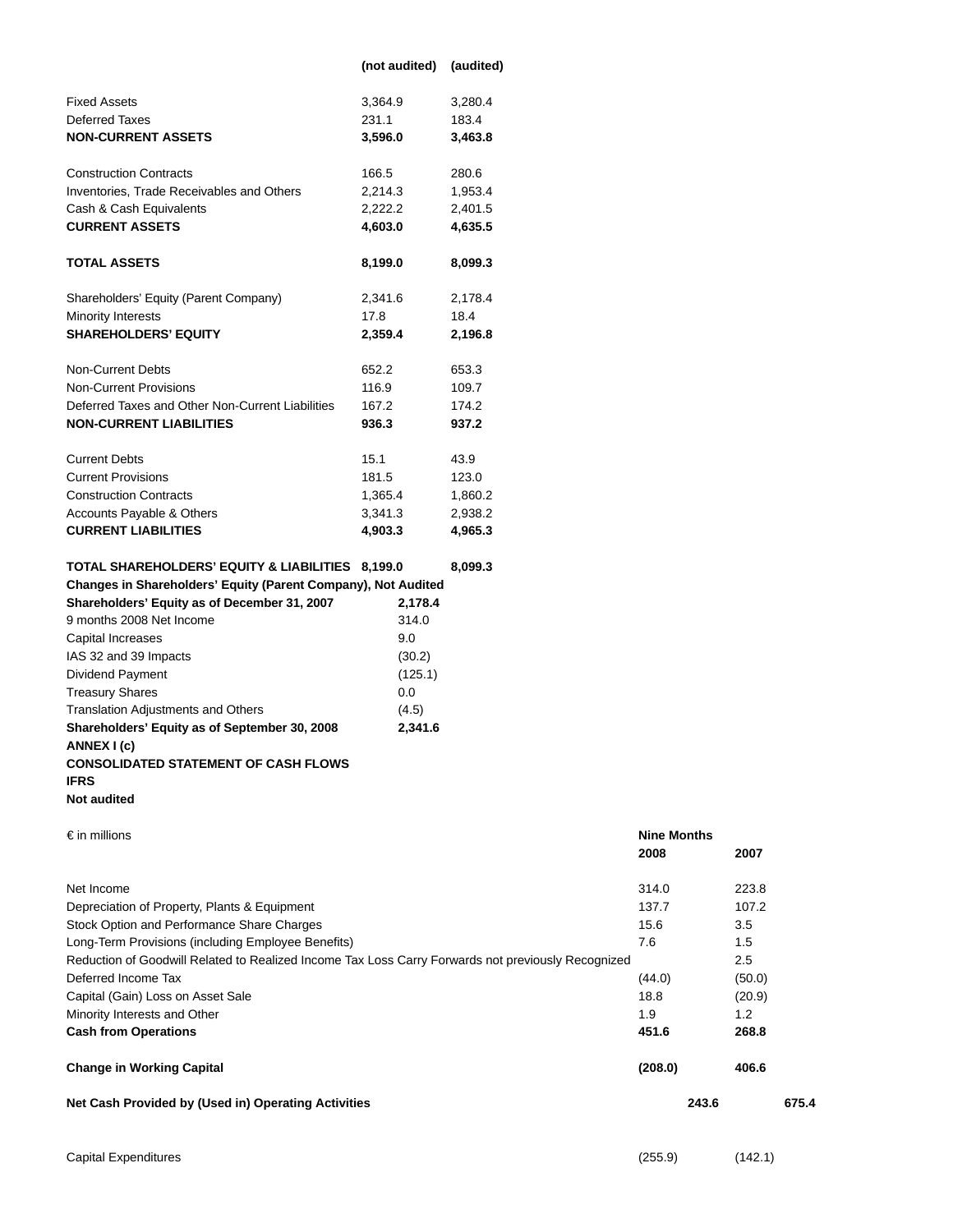| Cash Proceeds from Asset Sales<br>Acquisitions of Investments, net of cash acquired | 2.2<br>(14.9) |         | 20.4    |         |
|-------------------------------------------------------------------------------------|---------------|---------|---------|---------|
| Change of scope of consolidation                                                    |               |         | 67.4    |         |
| Net Cash Provided by (Used in) Investment Activities                                |               | (268.6) |         | (54.3)  |
| Increase (Decrease) in Debt                                                         | (33.5)        |         | (161.6) |         |
| Capital Increase                                                                    | 9.0           |         | 33.3    |         |
| Dividend Payment                                                                    | (125.1)       |         | (274.7) |         |
| <b>Treasury Shares</b>                                                              |               |         | (86.2)  |         |
| Net Cash Provided by (Used in) Financing Activities                                 |               | (149.6) |         | (489.2) |
| <b>Foreign Exchange Translation Adjustment</b>                                      |               | (4.7)   |         | (107.5) |
| Net Increase (Decrease) in Cash and Equivalents                                     |               | (179.3) |         | 24.4    |
| Bank overdraft at Period Beginning                                                  | (1.1)         |         | 0.0     |         |
| Cash and Equivalents as Period Beginning                                            | 2,401.5       |         | 2,402.8 |         |
| Bank overdraft at Period End                                                        | (1.1)         |         | 0.0     |         |
| Cash and Equivalents at Period End                                                  | 2,222.2       |         | 2,427.2 |         |
|                                                                                     |               | (179.3) |         | 24.4    |
| ANNEX I (d)                                                                         |               |         |         |         |

# **TREASURY AND FINANCIAL DEBT - CURRENCY RATES IFRS**

| $\epsilon$ in millions            | <b>Treasury and Financial Debt</b>          |           |               |  |  |  |
|-----------------------------------|---------------------------------------------|-----------|---------------|--|--|--|
|                                   | Sept. 30, 2008 Dec. 31, 2007 Sept. 30, 2007 |           |               |  |  |  |
|                                   | (not audited)                               | (audited) | (not audited) |  |  |  |
| Cash Equivalents                  | 1,769.5                                     | 1,815.9   | 2,005.9       |  |  |  |
| Cash                              | 452.7                                       | 585.6     | 421.3         |  |  |  |
| Cash & Cash Equivalents (A)       | 2,222.2                                     | 2,401.5   | 2,427.2       |  |  |  |
| <b>Current Debts</b>              | 15.1                                        | 43.9      | 60.1          |  |  |  |
| Non Current Debts                 | 652.2                                       | 653.3     | 655.5         |  |  |  |
| Gross Debt (B)                    | 667.3                                       | 697.2     | 715.6         |  |  |  |
| Net Financial Cash (Debt) (A - B) | 1.554.9                                     | 1.704.3   | 1.711.6       |  |  |  |

**€ versus Foreign Currency Conversion Rates**

|                          | <b>Statement of Income</b> |      |                         |      | <b>Balance Sheet as of</b> |                 |
|--------------------------|----------------------------|------|-------------------------|------|----------------------------|-----------------|
|                          |                            |      | 3Q 08 3Q 07 9m 08 9m 07 |      | <b>Sept. 30</b><br>2008    | Dec. 31<br>2007 |
| $USD 1.50$               |                            | 1.37 | 1.52                    | 1.34 | 1.43                       | 1.47            |
| <b>GBP</b> 0.80          |                            | 0.68 | 0.78                    | 0.68 | 0.79                       | 0.73            |
|                          | ANNEX II (a)               |      |                         |      |                            |                 |
| <b>REVENUE BY REGION</b> |                            |      |                         |      |                            |                 |
| <b>IFRS</b>              |                            |      |                         |      |                            |                 |
|                          | Not audited                |      |                         |      |                            |                 |

| $\epsilon$ in millions                                         | <b>Third Quarter</b> |      |                                       | 9 months |  |        |  |
|----------------------------------------------------------------|----------------------|------|---------------------------------------|----------|--|--------|--|
|                                                                | 2008                 | 2007 | Change 2008 2007                      |          |  | Change |  |
| <b>Europe, Russia, C. Asia</b> 554.3 363.2 52.6% 1,235.7 910.3 |                      |      |                                       |          |  | 35.8%  |  |
| Africa                                                         | 200.1                |      | 204.7 (1.9)% 564.3 752.4 (25.0)%      |          |  |        |  |
| <b>Middle East</b>                                             | 521.3                |      | 899.8 (42.1)% 1,749.6 2,314.4 (24.4)% |          |  |        |  |
| <b>Asia Pacific</b>                                            | 237.4                |      | 292.4 (19.1)% 779.5 734.2 6.2%        |          |  |        |  |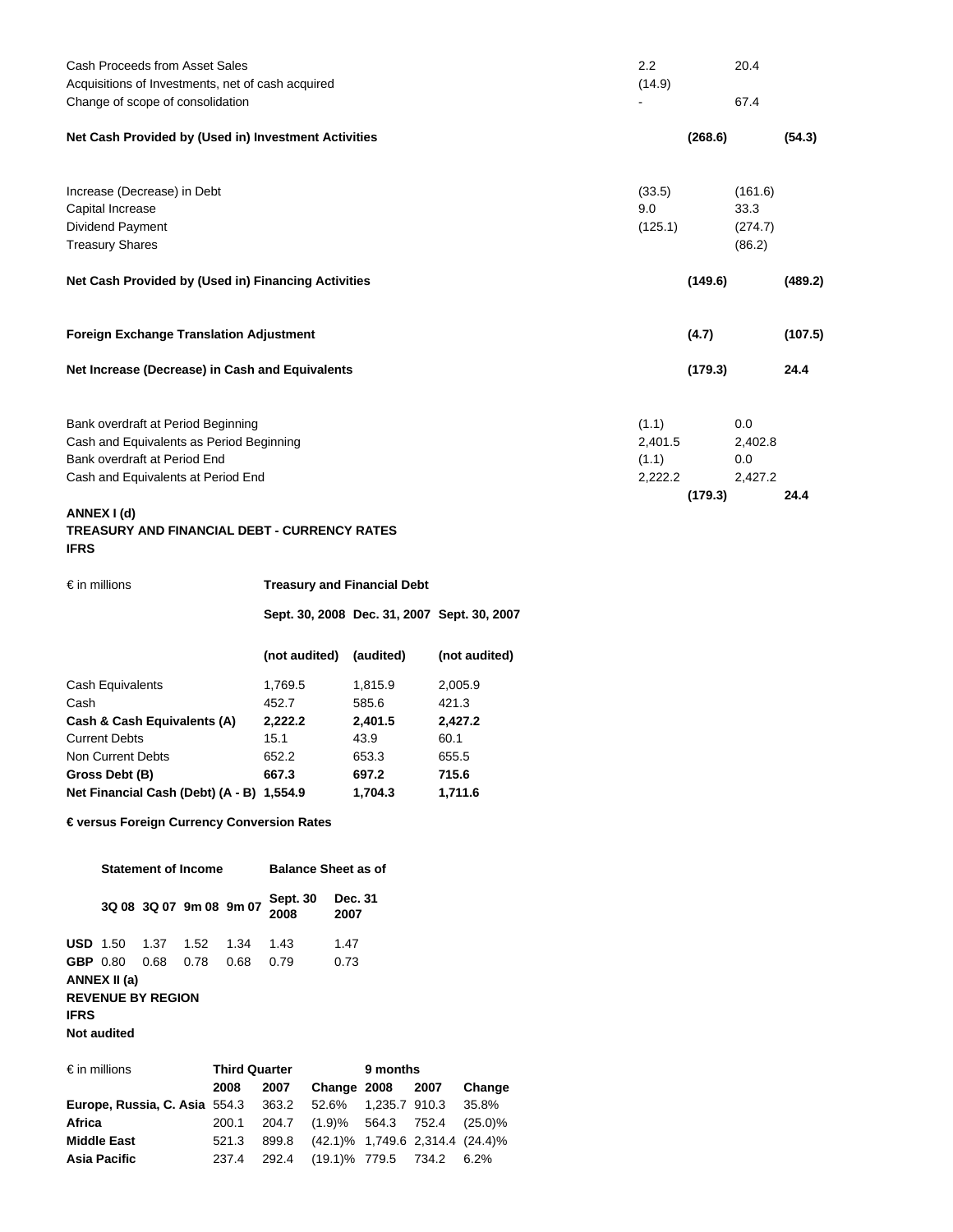# **ADDITIONAL INFORMATION BY BUSINESS SEGMENT**

**IFRS**

# **Not audited**

| $\epsilon$ in millions                     | 3Q 08  | 3Q 07   | Change     |
|--------------------------------------------|--------|---------|------------|
| <b>SUBSEA</b>                              |        |         |            |
| Revenue                                    | 789.3  | 648.2   | 21.8%      |
| Gross Margin                               | 212.2  | 148.6   | 42.8%      |
| Operating Income from Recurring Activities | 161.2  | 110.7   | 45.6%      |
| Depreciation                               | (55.2) | (29.5)  | 87.3%      |
| EBITDA <sup>(1)</sup>                      | 216.4  | 140.2   | 54.4%      |
| <b>OFFSHORE</b>                            |        |         |            |
| Revenue                                    | 155.4  | 161.0   | $(3.5)\%$  |
| Gross Margin                               | 24.8   | 21.3    | 16.4%      |
| Operating Income from Recurring Activities | 8.5    | 8.6     | $(1.2)\%$  |
| Depreciation                               | (2.3)  | (2.4)   | $(4.2)\%$  |
| <b>ONSHORE</b>                             |        |         |            |
| Revenue                                    | 988.3  | 1,356.9 | $(27.2)\%$ |
| Gross Margin                               | 82.9   | 42.3    | 96.0%      |
| Operating Income from Recurring Activities | 39.3   | 4.6     | 8.5x       |
| Depreciation                               | (5.8)  | (3.4)   | 70.6%      |
| <b>CORPORATE</b>                           |        |         |            |
| Operating Income                           | (30.0) | (4.9)   | 6.1x       |
| Depreciation                               | (2.6)  | (0.6)   | 4.3x       |

(1) Calculated as Operating Income from recurring activities pre depreciation and amortization

# **ANNEX II (c) ORDER INTAKE & BACKLOG Not audited**

| <b>Order Intake by Business Segment</b><br><b>Third Quarter</b> |         |            |  |
|-----------------------------------------------------------------|---------|------------|--|
| 2008                                                            | 2007    | Change     |  |
| 834.3                                                           | 747.7   | 11.6%      |  |
| 91.1                                                            | 106.9   | $(14.8)\%$ |  |
| 626.3                                                           | 1,075.7 | $(41.8)\%$ |  |
| 1,551.7                                                         | 1,930.3 | $(19.6)\%$ |  |
|                                                                 |         |            |  |

# **Backlog by Business Segment**

|                 | As of<br>Sept. 30, 2008 Dec. 31, 2007 Sept. 30, 2007 | As of   | As of   |
|-----------------|------------------------------------------------------|---------|---------|
| <b>Subsea</b>   | 3.564.6                                              | 3,477.1 | 2,630.5 |
| <b>Offshore</b> | 420.6                                                | 550.9   | 521.5   |
| <b>Onshore</b>  | 3.731.8                                              | 5.361.5 | 6.259.3 |
| <b>TOTAL</b>    | 7,717.0                                              | 9,389.5 | 9,411.3 |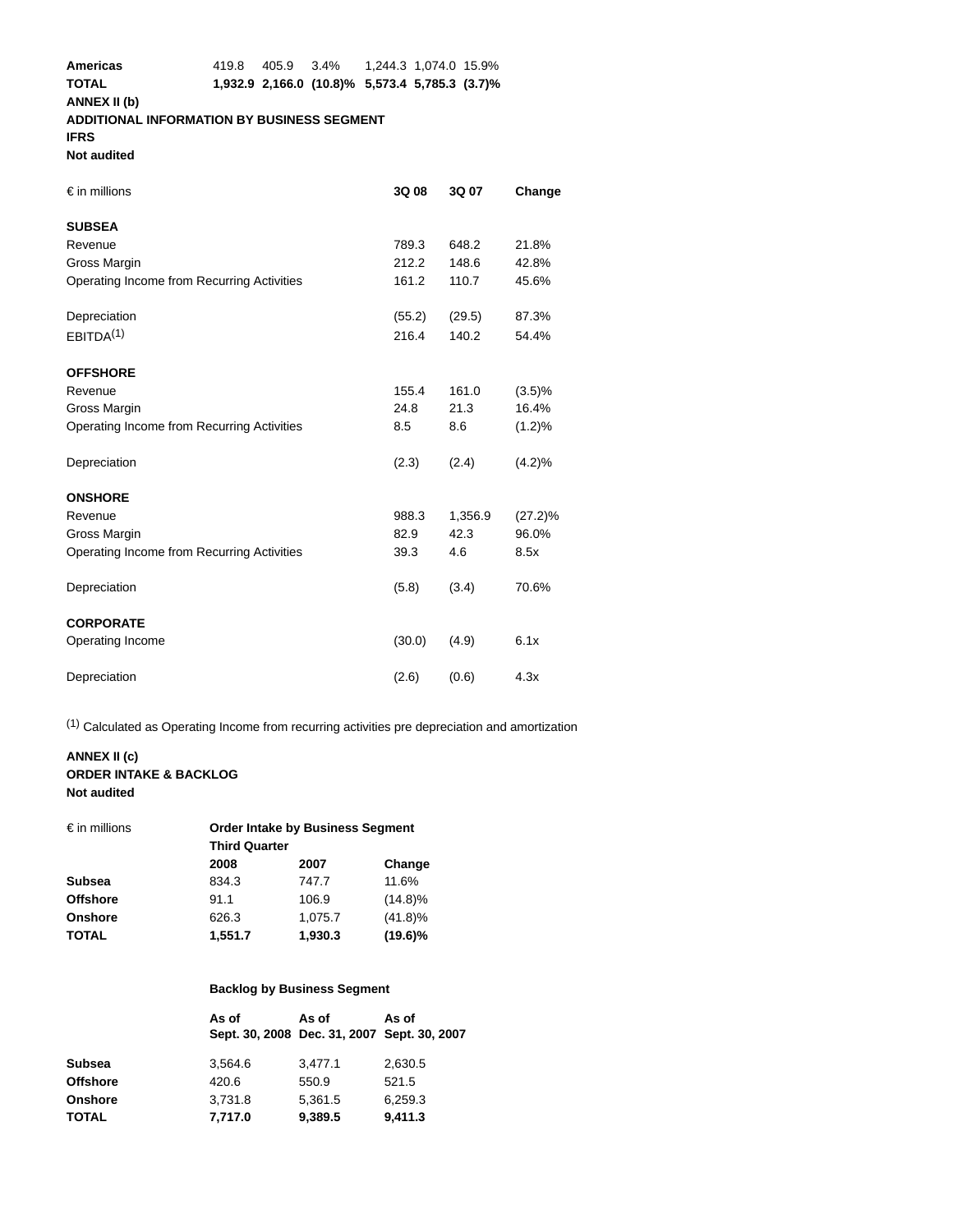# **Backlog by Region**

|                                |       | As of   |     | As of<br>Sept. 30, 2008 Dec. 31, 2007 Sept. 30, 2007                         | As of   |  |
|--------------------------------|-------|---------|-----|------------------------------------------------------------------------------|---------|--|
| Europe, Russia, C Asia 1,672.3 |       |         |     | 1,691.8                                                                      | 1,598.0 |  |
| Africa                         |       | 1,747.1 |     | 1,623.3                                                                      | 950.1   |  |
| <b>Middle East</b>             |       | 1,695.1 |     | 3,198.0                                                                      | 3,994.8 |  |
| Asia Pacific                   |       | 635.3   |     | 944.0                                                                        | 1,144.6 |  |
| Americas                       |       | 1,967.2 |     | 1,932.4                                                                      | 1,723.8 |  |
| <b>TOTAL</b>                   |       | 7,717.0 |     | 9,389.5                                                                      | 9,411.3 |  |
|                                |       |         |     | Sept. 30, 2008 Backlog Estimated Scheduling<br>SUBSEA OFFSHORE ONSHORE GROUP |         |  |
| 2008 (3 months)                | 682   |         | 88  | 807                                                                          | 1,577   |  |
| 2009                           | 1,726 |         | 224 | 2,050                                                                        | 4,000   |  |
| 2010 and Beyond 1,156          |       |         | 109 | 875                                                                          | 2,140   |  |
| <b>TOTAL</b>                   | 3,564 |         | 421 | 3,732                                                                        | 7,717   |  |
| ANNEX II (d)                   |       |         |     |                                                                              |         |  |

# **ORDER INTAKE**

#### **Not audited**

**Third quarter 2008**, Technip's order intake reached €1,552 million compared to €1,930 million in 2007, a decrease of 19.6% year-on-year. Listed below are the main contracts that came into force during the third quarter 2008 along with their approximate value (Group share) if publicly disclosed:

- Major framework agreement for the engineering, procurement of equipment, construction and installation (EPCI) of subsea flowlines, flexible pipes and umbilicals and associated equipment for BP's development of Block 31 offshore Angola; the first call-off contract signed under the frame agreement has an estimated value of €460 million
- Agreement with Geogreen to offer clients carbon capture  $(CO<sub>2</sub>)$ , transport and storage chain integrated solution studies
- Engineering and procurement contract, worth roughly €130 million, for an upgrader for Canadian Natural Resources Ltd. (CNRL), expanding the Horizon project Tranche 2, located north of Fort MacMurray, Alberta, Canada. Construction management will be provided on a reimbursable basis
- Engineering, procurement, construction and management (EPCM) contract for Premcor Refining Group, Inc. (a Valero subsidiary) for two processing units: saturate gas recovery unit and an amine treatment unit and offsites associated with the refinery expansion in Port Arthur, Texas, USA.

**Since October 1st, 2008,** Technip also announced the award of the following contracts **which are included** in the backlog as of September 30, 2008:

- Engineering, procurement and construction (EPC) contract, worth approximately €20 million, for the Skarv field development located on the Norwegian continental shelf for BP Norge AS
- Project management, design, fabrication and installation LSTK (EPC) contract, worth around €32 million, for the development of the Babbage gas field in the UK Southern North Sea for E.ON Ruhrgas
- Lumpsum engineering and procurement (LS EP) contract for Sibur Neftehim, worth approximately €45 million, to expand an ethylene plant in Kstovo, Russia
- Lumpsum turnkey (LSTK) contract, worth roughly €35 million, for the supply of two new furnaces for an existing steamcracker located in Sines, Portugal for Repsol Polimeros
- Lumpsum contract for the development of the E-18 and P-9 gas fields in the Dutch sector of the North Sea for Wintershall Noordzee B.V.
- Engineering and procurement services lumpsum contract, worth around €70 million, for the Grupa Lotos refinery in Gdansk, Poland
- Two year charter of the Normand Progress, a vessel specializing in flexible pipe installation, worth more than US\$100 million. This contract includes engineering and support services, plus an additional two-year option for Petrobras in Brazil.

#### **Contacts**